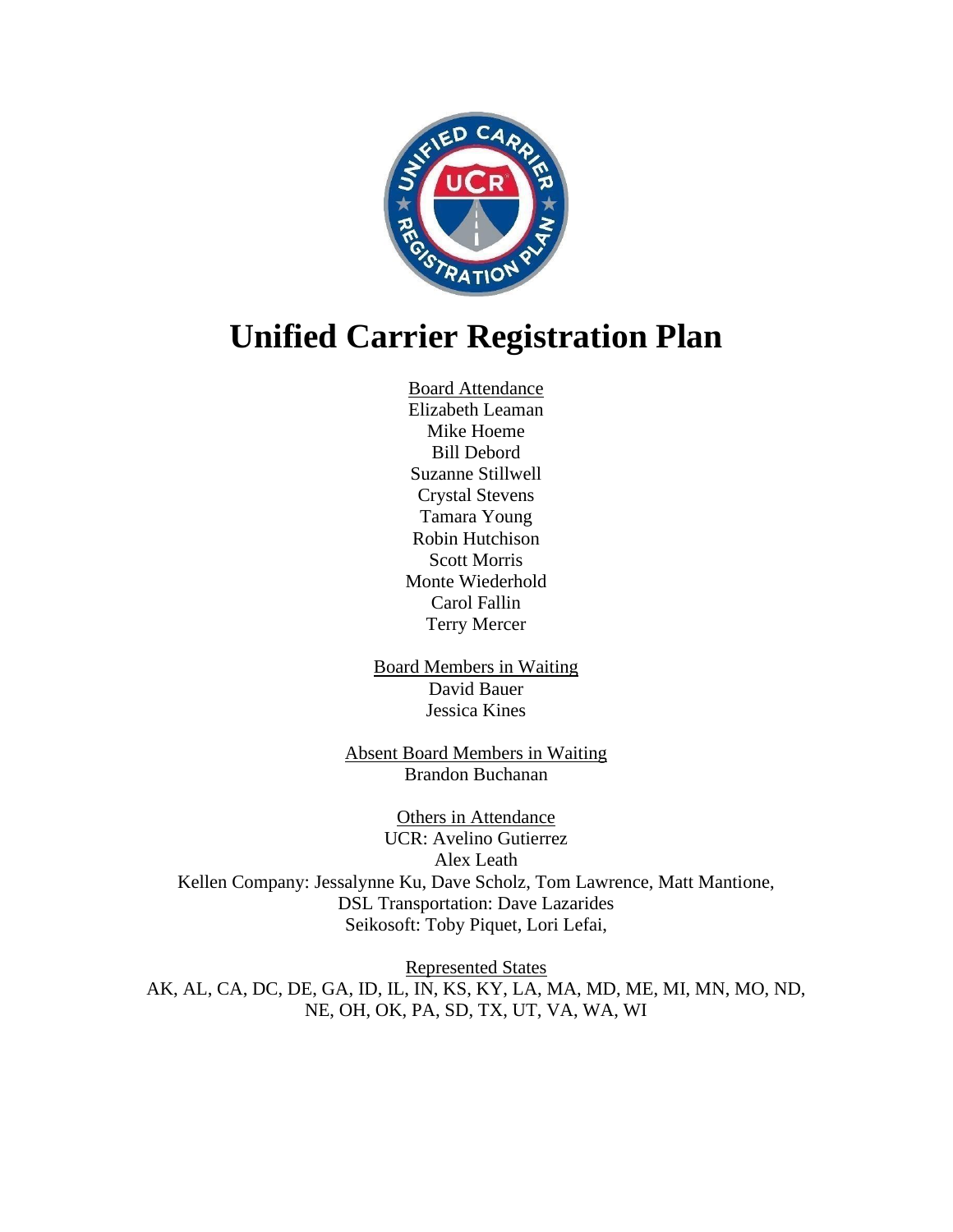## **UNIFIED CARRIER REGISTRATION PLAN BOARD OF DIRECTORS MEETING March 3, 2022**

## **PROPOSED MINUTES**

- **I. Welcome and Call to Order –** Elizabeth Leaman, UCR Board Chair The UCR Board Chair welcomed attendees, called the meeting to order at 1:31 pm ET, called roll for the Board, confirmed the presence of a quorum, and facilitated selfintroductions.
- **II. Verification of Meeting Notice –** Avelino Gutierrez, UCR Executive Director The UCR Executive Director verified publication of the meeting notice on the UCR website and distribution to the UCR contact list via e-mail on February 23, 2022 followed by subsequent publication of the notice in the *Federal Register* on February 28, 2022 in Vol. 87, No. 39 starting on page 11152.
- **III. Review and Approval of Board Agenda** Elizabeth Leaman, UCR Board Chair The Agenda was reviewed, and the Board took action to adopt.

A MOTION was MADE and SECONDED to approve the agenda of the March 3, 2022 Board of Directors Meeting. The MOTION CARRIED.

**IV. Approval of Minutes from the January 27, 2022 UCR Board Meeting** – Elizabeth Leaman, UCR Board Chair Draft Minutes from the January 27, 2022 UCR Board meeting were reviewed. The Board took action to approve.

A MOTION was MADE and SECONDED to approve the minutes from the January 27, 2022 Board of Directors Meeting with the noted revisions. The MOTION CARRIED.

- **V. Report of the Federal Motor Carrier Safety Administration (FMCSA)** Kenneth Riddle, FMCSA Representative and Frederic Wood, FMCSA Representative The FMCSA provided a report on relevant activity.
- **VI. Chief Legal Officer Report** Chief Legal Officer The UCR Chief Legal Officer reported on matters of interest to the UCR Plan.
- **VII. Engagement Letter Between the UCR plan and the Bradley Firm** Avelino Gutierrez, UCR Executive Director, and Elizabeth Leaman, UCR Board Chair A general engagement letter between the UCR Plan and the Bradley Law Firm, covering the board scope of legal issues directed to Alex Leath by the UCR Plan in calendar year 2022, was presented to the UCR Board for its consideration and approval.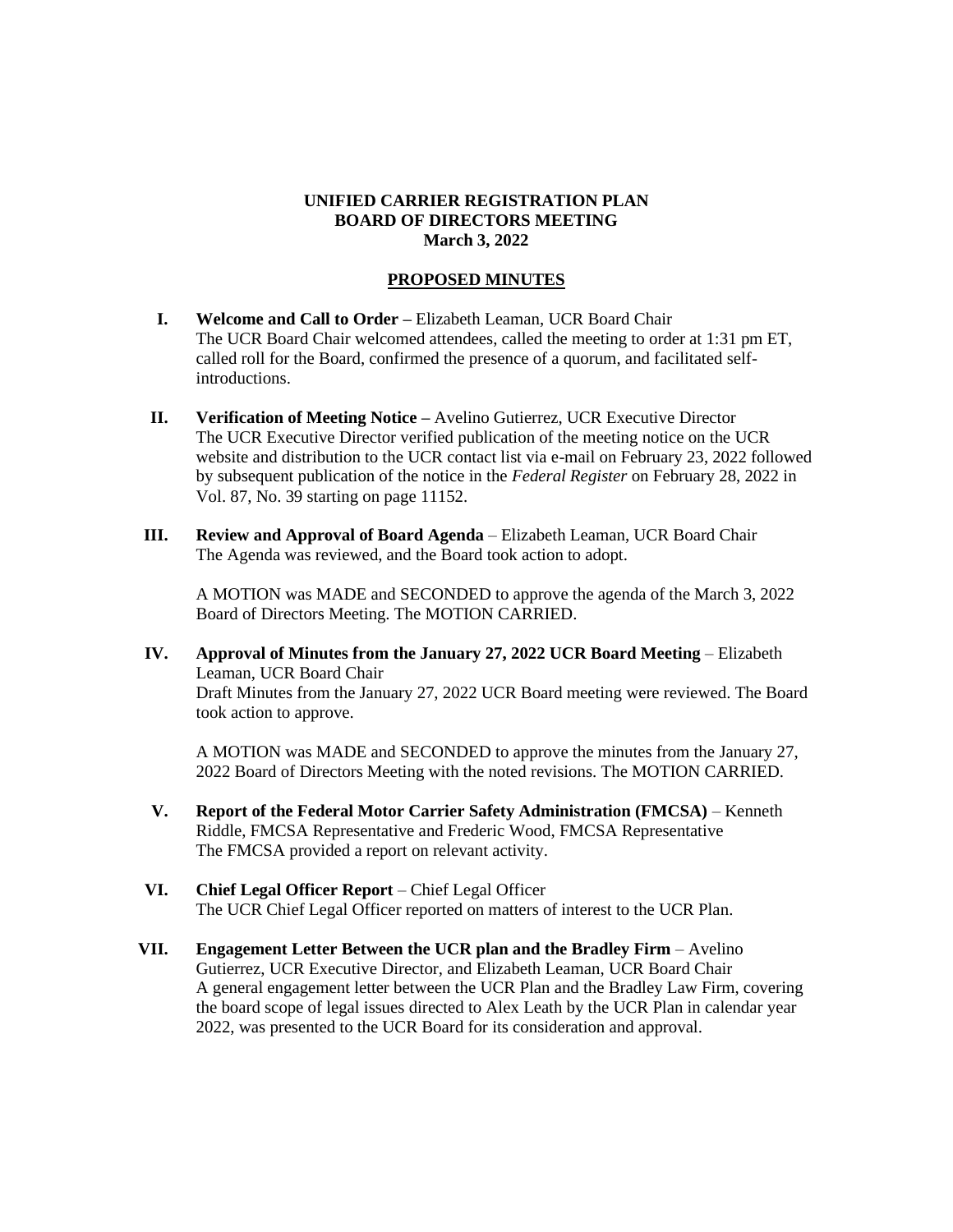A MOTION was MADE and SECONDED to approve the proposed engagement letter covering the broad scope of legal issues directed to Alex Leath by UCR for calendar year 2022. The MOTION CARRIED.

## **VIII. SUBCOMMITTEE REPORTS**

**Audit Subcommittee** – Mike Hoeme, UCR Audit Subcommittee Chair

- **A. UCR Compliance Snapshot** Mike Hoeme, UCR Audit Subcommittee Chair The UCR Audit Subcommittee Chair reviewed audit compliance rates for the states for registration years 2020, 2021, and 2022 will include compliance percentages for Focused Anomaly Reviews (FARs), retreat audits, and registration compliance percentages as mandated by the UCR Board. A new element has been added that focuses on the states' enforcement and citations actually issued versus the "Should Have Been" ("SHB") road-stops that were not cited. The new feature ranks the states based on citation percentages.
- **B. Discuss the New IRP and IFTA Reports Available on the NRS** Mike Hoeme, UCR Audit Subcommittee Chair, and Dave Lazarides DSL Transportation Services, Inc. (DSL)

The UCR Audit Subcommittee Chair and DSL discussed the value of following up on the Title 49 C.F.R. § 392.2 violations. The discussion highlighted the financial value to the states by vetting these companies for UCR compliance, commercial registration, IFTA, intrastate, interstate operating authority and safety compliance. Title 49 C.F.R. § 392.2 requires commercial motor vehicles to operate in accordance with the laws, ordinances, and regulations of the jurisdiction in which they are operating within.

**C. Review 202 Kansas SHB Report** – Mike Hoeme, UCR Audit Subcommittee Chair, Verna Jackson, and DSL Transportation Services, Inc. (DSL) The UCR Audit Subcommittee Chair, supported by Verna Jackson and DSL, explained the Kansas review process. The discussion focused on the value of following up on 49 C.F.R. § 392.2 violators to ensure both UCR and safety compliance, and the correlation between various NRS tools available to the states.

**Finance Subcommittee** – UCR Finance Subcommittee Chair

**A. Redemption of Certificates of Deposit (CDs) –** Scott Morris, UCR Finance Subcommittee Chair and Dave Scholz, UCR Depository Manager The UCR Finance Subcommittee Chair and UCR Depository Manager discussed the opportunity to redeem up to two separate CDs prior to maturity and use the proceeds to purchase U.S. Treasury Bills which have higher income earning potential than CDs do. The Board took action to redeem the CDs and use the proceeds to purchase U.S. Treasury Bills.

A MOTION was MADE and SECONDED that the UCR Board redeems 2 CDs in the aggregate face amount of \$21,200,000.00 which earn 20 basis-points (0.2%), with all penalties waived in full by the Bank of North Dakota, and use the proceeds to